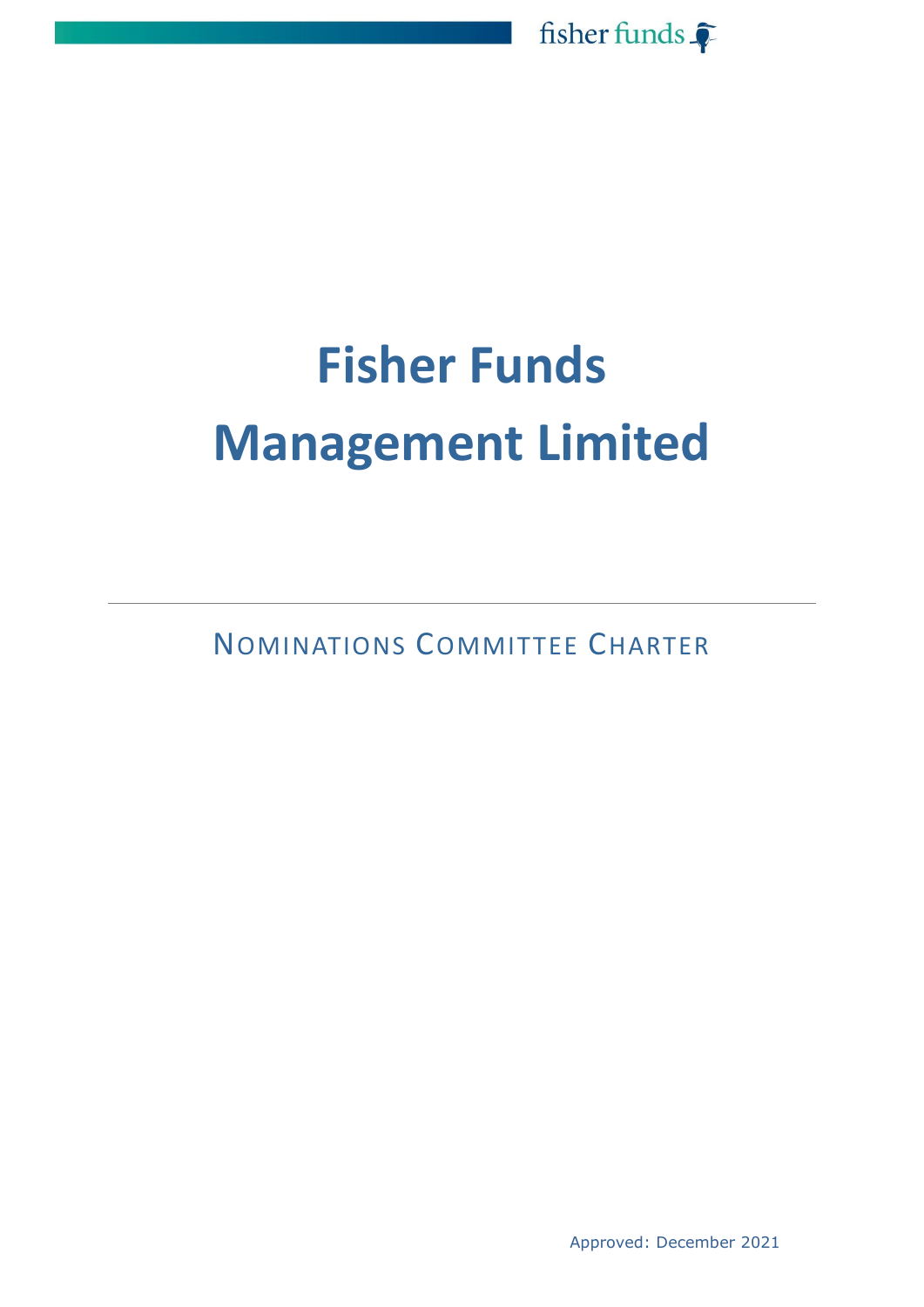## **1. CONSTITUTION**

The Nominations Committee shall be a committee of the Board established by the Board.

## **2. OBJECTIVES**

The objective of the Committee is to advise the board, recognising that Board representation is prescribed by the Shareholders Agreement, to:

- ensure a formal and transparent procedure for the appointment of new directors to the Board;
- from time to time evaluate the balance of skills, knowledge and experience on the Board;
- To assist the Board in its oversight responsibility to all stakeholders by ensuring that the Board is comprised of individuals who are best able to discharge the responsibilities of Directors having regard to the law and best practice governance standards.

### **3. MEMBERSHIP**

Members of the Committee shall comprise members of the Board appointed by the Board.

The number of members of the Committee shall be not less than three.

The Chairperson of the Board shall be the Chairperson of the Committee.

#### **4. SECRETARIAL AND MEETINGS**

The secretary of the Committee shall be appointed by the Board.

A quorum of members of the Committee shall be three.

Reasonable notice of meetings and the business to be conducted shall be given to the members of the Committee.

Meetings shall be held at least once per year and at other times it deems necessary. The proceedings of all meetings shall be minuted.

#### **5. RESPONSIBILITIES**

The responsibilities of the Committee are to review and make recommendations to the Board in respect of:

- a) assessing the skills, competencies and experience required on the Board;
- b) from time to time assessing the extent to which the required skills, competencies and experience are represented on the Board;
- c) establishing processes for the review of the performance of individual directors and the Board as a whole;